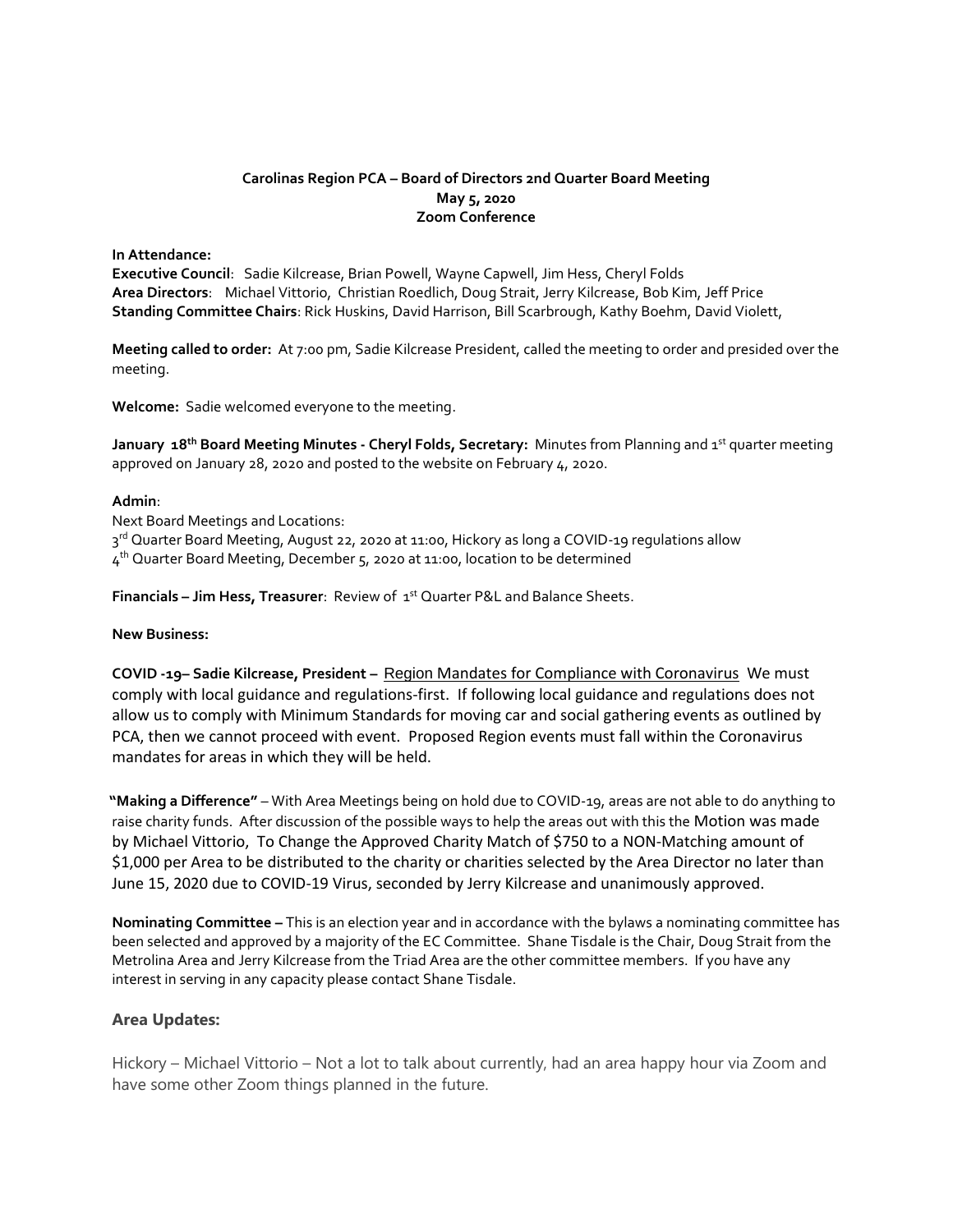Regarding Fall Tour would like to ask for opinions on continuing with planning for November 2020. There is the ability to move any club payments made to next year if regulations do not allow the event to be held. After discussion Michael will continue with the planning for Fall Tour and see how things progress.

Lake Norman – Christian Roedlich – Not too much going on in the area. Planning on trying to get something together for June. May do a virtual meeting with Spencer Gates from Hagerty with a discussion of results from Amelia Island for May which would be held May 14th. Will continue to monitor the situation, not planning to do anything in person until June at the earliest depending on the situation and only outdoors at that time.

Metrolina – Doug Strait – Like everyone else it's quiet right now, one of things that has been positive is that many members are staying in contact by phone and e-mails. Just working on getting things back on tract. Exploring the Zoom possibility for May meeting. Just trying to stay in touch with members being sure everyone is staying safe and healthy.

# Sandhills – Marty Barrett – No Report

Triad – Jerry Kilcrease: Like everyone else we are not doing anything in May in the Triad Area. June is still trying to get in order, we have a June 6th drive to VIR but that is still not definitely going to happen. We are not having a meeting in June. We also have our Roads and Rails in June, Robert VanCamp the chair is hesitant about cancelling, he has been in contact with the host hotel and feels restrictions may be lifted by June. We will just have to wait and watch. The future of the Triad Area PCA events after June will be evaluated as we move along. Listening and hearing suggestions tonight the idea of the virtual meetings sounds very interesting and may look into getting some people together.

Triangle – Bob Kim – Has been just trying to keep members informed about what is going on. While meetings have been cancelled we are still looking into the future trying to plan a dine and drive. Having just picked up so much momentum prior to the COVID-19 situation, we're hoping there will still be strong interest once things can open back up.

Upstate – Jeff Price – Were able to hold a March meeting. Has been able to raise \$1,000 for area's charity. April meeting was cancelled, for the May coming up has mixed emotions about if there are limitations on the number of people for outside meetings how to go about handling that. If there is a limit to the number then maybe having a sign up sheet and the first 25 would be in. If it turns out to be too much of an issue may cancel the May meeting as well. Currently in the planning stages for a social distancing drive and dine somewhere, maybe a local restaurant that could do take out. Also planning an overnight October 2 -4 for back of the dragon. With no idea how things will change is just doing the planning and will wait and see. Members are wanting to get out and do some things.

## **Committee Reports**

Advertising – Rick Huskins – We have lost one of our advertisers. We still have 10 advertisers and would like to suggest that anytime you need any work done or anything our advertisers do you use the companies that advertise with us .